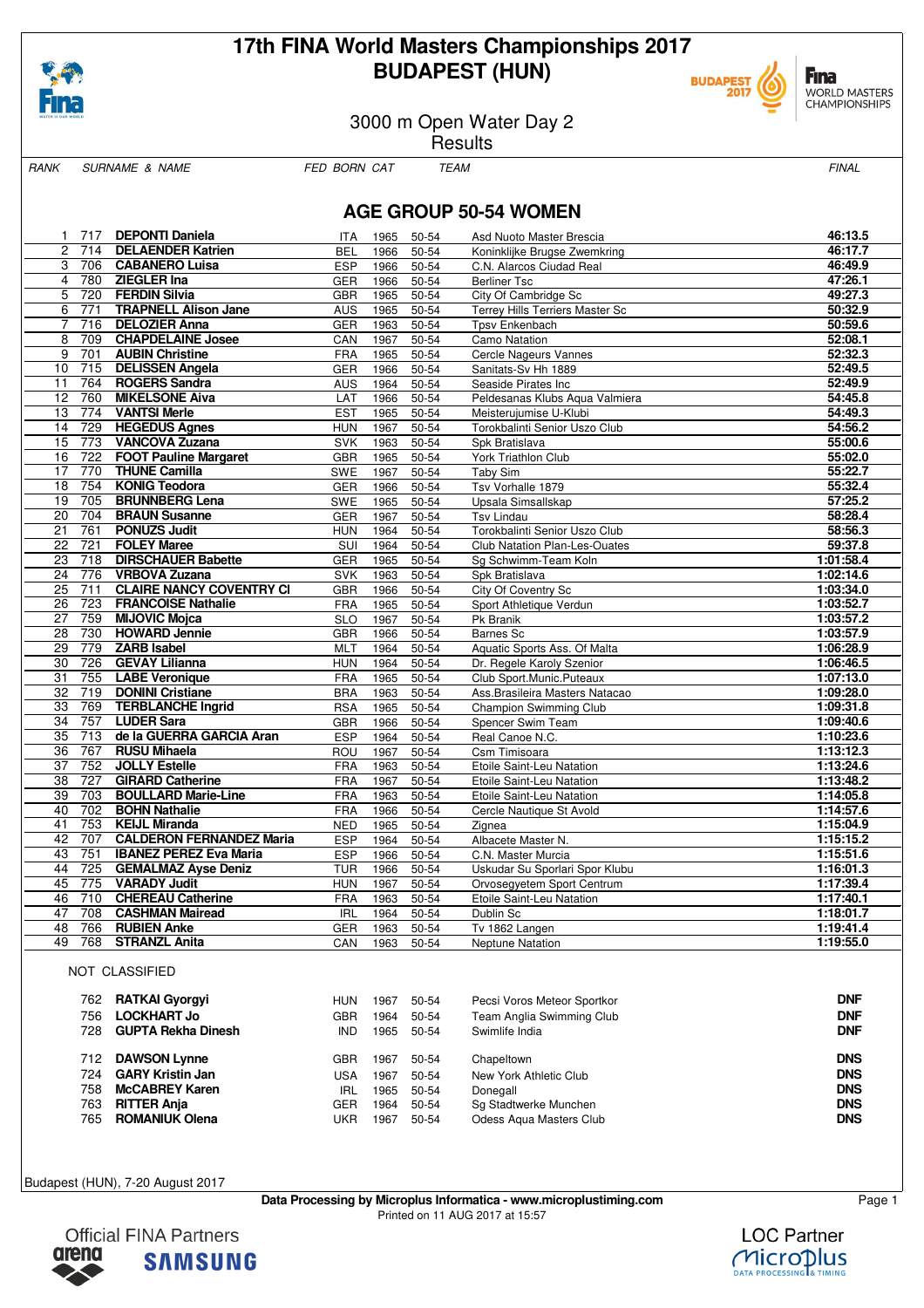| RANK           |            | <b>SURNAME &amp; NAME</b>                                       | FED BORN CAT             |              | <b>TEAM</b>    |                                                         | <b>FINAL</b>           |
|----------------|------------|-----------------------------------------------------------------|--------------------------|--------------|----------------|---------------------------------------------------------|------------------------|
|                |            |                                                                 |                          |              |                |                                                         |                        |
|                | 772        | <b>TSYCHKOVA Elena</b>                                          | SWE                      | 1967         | 50-54          | Oerebro Simallians                                      | <b>DNS</b>             |
|                | 777        | <b>WALKER Elaine</b>                                            | <b>IRL</b>               | 1964         | 50-54          | Donegall                                                | <b>DNS</b>             |
|                | 778        | <b>ZAGORODNYAYA Elena</b>                                       | <b>RUS</b>               |              | 1966 50-54     | I Love Swimming                                         | <b>DNS</b>             |
|                |            |                                                                 |                          |              |                |                                                         |                        |
|                |            |                                                                 |                          |              |                | <b>AGE GROUP 50-54 MEN</b>                              |                        |
| 1              | 322        | di IACOVO Luca                                                  | ITA                      | 1967         | 50-54          | Rari Master Pesaro                                      | 39:30.3                |
| $\overline{c}$ | 337        | <b>FREITAS Jose</b>                                             | <b>POR</b>               | 1963         | 50-54          | <b>Clube Fluvial Portuense</b>                          | 40:39.0                |
| 3<br>4         | 430<br>410 | <b>PRUFERT Michael</b><br><b>KLEIBER Michael</b>                | <b>GER</b>               | 1964         | 50-54          | Sg Dortmund<br>Sk Sparta Konstanz                       | 42:30.8<br>42:30.9     |
| 5              | 408        | <b>KINSEY Sean</b>                                              | GER<br><b>GBR</b>        | 1963<br>1964 | 50-54<br>50-54 | <b>Stroud Masters Sc</b>                                | 43:05.6                |
| 6              | 417        | <b>LEONE Marco</b>                                              | <b>ITA</b>               | 1965         | 50-54          | Circolo Canottieri Napoli Asd                           | 43:46.3                |
| $\overline{7}$ | 423        | <b>MONOLO Luca</b>                                              | <b>ITA</b>               | 1965         | 50-54          | Nuotatori Milanesi                                      | 44:10.3                |
| 8              | 303        | <b>ALIASHKEVICH Siarhei</b>                                     | <b>BLR</b>               | 1964         | 50-54          | Zubr                                                    | 44:26.3                |
| 9              | 348        | <b>HALAICHUK Bohdan</b>                                         | <b>UKR</b>               | 1967         | 50-54          | Club Aqua Masters Kiev                                  | 44:38.6                |
| 10             | 307        | <b>ARGIOLAS Stefano</b>                                         | <b>ITA</b>               | 1967         | 50-54          | Genova Nuoto My Sport                                   | 44:48.2                |
| 11             | 447        | <b>WHYTE Greg</b>                                               | <b>GBR</b>               | 1967         | 50-54          | <b>Wycombe District Sc</b>                              | 44:49.5                |
| 12             | 406        | <b>JONES Kenton</b><br><b>EMM Simon</b>                         | <b>USA</b>               | 1967         | 50-54          | San Diego Swim Masters                                  | 45:21.0                |
| 13<br>14       | 328<br>425 | <b>MUDDE Jo-An</b>                                              | <b>GBR</b><br><b>NED</b> | 1966<br>1967 | 50-54<br>50-54 | Colchester Sc<br>Zeester-Meerval                        | 45:42.9<br>46:15.8     |
| 15             | 443        | van ENGELEN Jordi                                               | <b>BEL</b>               | 1966         | 50-54          | Zwemclub Iloka Kapellen                                 | 46:27.5                |
| 16             | 333        | <b>FARRONA CLAVERO Manuel</b>                                   | <b>ESP</b>               | 1965         | 50-54          | C.N. Master Murcia                                      | 46:27.8                |
| 17             | 329        | <b>ESEN Turgut</b>                                              | <b>TUR</b>               | 1964         | 50-54          | <b>Marathon Masters</b>                                 | 47:41.6                |
| 18             | 306        | <b>ARGIOLAS Paolo</b>                                           | <b>ITA</b>               | 1966         | 50-54          | Atlantide                                               | 47:48.5                |
| 19             | 446        | <b>VOLET Guv</b>                                                | SUI                      | 1967         | 50-54          | Vevey-Natation                                          | 48:02.1                |
| 20             | 342        | <b>GARCEZ DUARTE Luis Geral</b><br><b>GARCIA CARRANZA Jaime</b> | <b>BRA</b>               | 1963         | 50-54          | Clube Curitibano - Curitibano                           | 48:11.8                |
| 21<br>22       | 343<br>431 | <b>REKASI Sandor Ferenc</b>                                     | CRC<br><b>HUN</b>        | 1964<br>1965 | 50-54<br>50-54 | Asociacion Country Club<br>Budapesti Delfinek Egyesulet | 48:52.8<br>48:54.2     |
| 23             | 314        | <b>BOGNANNI Antonino</b>                                        | <b>ITA</b>               | 1964         | 50-54          | Pol. Waterpolo Palermo                                  | 48:59.9                |
| 24             | 412        | <b>KRASAUSKAS Vilmantas</b>                                     | LTU                      | 1964         | 50-54          | Torpedos                                                | 49:26.2                |
| 25             | 409        | <b>KISS Csaba</b>                                               | <b>HUN</b>               | 1967         | 50-54          | Szentesi Delfin Egeszsegmegorzo                         | 49:34.2                |
| 26             | 420        | <b>MANGANELLI Andrea</b>                                        | <b>ITA</b>               | 1965         | 50-54          | Flaminio Sporting Club                                  | 49:35.9                |
| 27             | 413        | <b>KUKHARYEV Igor</b>                                           | <b>UKR</b>               | 1966         | 50-54          | Zhytomyr Aqua Masters Club                              | 49:37.7                |
| 28             | 424        | <b>MRUZEK Alexander</b>                                         | <b>CZE</b>               | 1965         | 50-54          | Vsk Universita Brno                                     | 50:06.7                |
| 29<br>30       | 323<br>345 | di NALLO Paulo<br><b>GRISTWOOD Andrew</b>                       | ARG<br><b>GBR</b>        | 1964<br>1964 | 50-54<br>50-54 | Libertador Natacion Master<br>Cleethorpes & Dist Sc     | 50:31.4<br>50:31.7     |
| 31             | 404        | <b>HOLMQVIST Jorgen</b>                                         | <b>SWE</b>               | 1966         | 50-54          | Simklubben Ran                                          | 50:35.8                |
| 32             | 313        | <b>BESZE Gabor Miklos</b>                                       | <b>HUN</b>               | 1964         | 50-54          | Budapesti Delfinek Egyesulet                            | 50:46.1                |
| 33             | 451        | <b>ZGLICZYNSKI Grzegorz</b>                                     | <b>USA</b>               | 1966         | 50-54          | Colorado Masters Swimming                               | 50:46.7                |
| 34             | 418        | <b>LIPTAK Martin</b>                                            | ROU                      | 1967         | 50-54          | Csm Arad                                                | 50:54.5                |
| 35             | 433        | <b>RUIZ CALVO Juan Antonio</b>                                  | <b>ESP</b>               | 1963         | 50-54          | A.D. Rivas Natacion                                     | 51:17.5                |
| 36<br>37       | 401<br>309 | <b>HASE Hayo</b><br><b>BALBACH Oliver</b>                       | ARG<br><b>GER</b>        | 1963<br>1966 | 50-54<br>50-54 | Poseidon Swim And Gym<br>Exathlon Munchen 2008          | 52:07.6<br>52:23.8     |
| 38             | 330        | <b>EZHKOV Vadim</b>                                             | <b>RUS</b>               | 1965         | 50-54          | Pregel                                                  | 53:00.1                |
| 39             | 308        | <b>BAGNASCO Mauro</b>                                           | <b>ITA</b>               | 1967         | 50-54          | Sporting Club Verona                                    | 53:11.8                |
| 40             | 336        | <b>FOCK Nils</b>                                                | <b>GER</b>               | 1963         | 50-54          | Sg Hamburg-West                                         | 53:28.5                |
| 41             | 427        | <b>PARTRIDGE Mark</b>                                           | <b>GBR</b>               | 1963         | 50-54          | Stroud Masters Sc                                       | 55:08.8                |
| 42             | 344        | <b>GARRATT Jez</b>                                              | <b>GBR</b>               | 1965         | 50-54          | <b>Mid Sussex Marlins</b>                               | 55:14.6                |
| 43             | 428        | <b>PIERGALLINI Marco</b><br><b>CETTI Fabio</b>                  | ITA                      | 1967         | 50-54          | Co.Ge.Se.Coop.Soc.Sport.                                | 55:23.7                |
| 44<br>45       | 317<br>426 | <b>PARENZA Roberto</b>                                          | <b>ITA</b><br><b>ITA</b> | 1964<br>1963 | 50-54<br>50-54 | Forum Sport Center<br>Forum Sport Center                | 55:26.9<br>55:27.0     |
| 46             | 402        | <b>HELLENBART Arpad</b>                                         | SUI                      | 1967         | 50-54          | Schwimmklub Bern                                        | 55:56.2                |
| 47             | 416        | <b>LANHAM Timothy Paul</b>                                      | <b>GBR</b>               | 1965         | 50-54          | Southampton Dolphins Sc                                 | 56:02.0                |
| 48             | 332        | <b>FAIN Alen</b>                                                | CRO                      | 1965         | 50-54          | Daljinsko Plivacki Klub Donat                           | 56:32.6                |
| 49             | 347        | <b>HAKANSSON Peter</b>                                          | SWE                      | 1965         | 50-54          | Taby Sim                                                | 56:41.6                |
| 50<br>51       | 405<br>434 | <b>JELENCSIK Andras</b><br><b>SANDBERG Lars</b>                 | <b>HUN</b><br>SWE        | 1964         | 50-54<br>50-54 | Eger Varosi Uszoklub<br>Kungsbacka Simsallskap          | 56:42.1<br>56:43.6     |
| 52             | 407        | <b>KAPLANCALI Hakan</b>                                         | <b>TUR</b>               | 1965<br>1964 | 50-54          | Istanbul Yuzme Ihtisas                                  | 56:45.7                |
| 53             | 440        | <b>TRAKAKIS Michail</b>                                         | GRE                      | 1966         | 50-54          | Athlitikos Omilos Okeanos                               | 57:14.4                |
| 54             | 349        | <b>HALLIDAY Dean</b>                                            | <b>IRL</b>               | 1966         | 50-54          | Irish Long Distance Sa                                  | 57:35.8                |
| 55             | 338        | <b>FUENSALIDA Eulogio</b>                                       | <b>ESP</b>               | 1967         | 50-54          | C.N. Master Murcia                                      | 57:56.6                |
| 56             | 429        | <b>PIVA Alessandro Simone</b>                                   | ITA                      | 1963         | 50-54          | Lerici Nuoto Master                                     | 58:05.7                |
| 57             | 331        | <b>FABRINI Alessandro</b>                                       | <b>ITA</b>               | 1965         | 50-54          | Lazio Nuoto                                             | 58:27.2                |
| 58<br>59       | 339<br>318 | <b>FUENTES SANTIAGO Ricardo</b><br><b>CHABEAUTE Xavier</b>      | <b>ESP</b><br><b>FRA</b> | 1966<br>1965 | 50-54<br>50-54 | A.D. Rivas Natacion<br>Cercle Nageurs Vannes            | 58:59.6<br>59:17.0     |
| 60             | 432        | <b>ROZHKO Vadim</b>                                             | <b>RUS</b>               | 1966         | 50-54          | Kasatka                                                 | 59:19.5                |
| 61             | 422        | <b>MAYER Volker</b>                                             | <b>FRA</b>               | 1964         | 50-54          | Avan Villeneuve D'Ascq                                  | 1:01:02.6              |
| 62             | 324        | <b>DIRLUGIAN Anton</b>                                          | <b>RUS</b>               | 1963         | 50-54          | Troyka                                                  | 1:01:03.7              |
| 63             | 419        | <b>LOPIN Grigorii</b>                                           | <b>RUS</b>               | 1963         | 50-54          | Pregel                                                  | 1:01:49.0              |
| 64             | 439        | <b>SZIKSZAI Bruno</b>                                           | <b>HUN</b>               | 1967         | 50-54          | Debreceni Szenior Uszo Klub                             | 1:02:31.1              |
| 65             | 436        | <b>STEFAN Gabor</b>                                             | <b>HUN</b>               | 1967         | 50-54          | Szegedi Deres Es Tomegsport                             | 1:03:01.8              |
| 66<br>67       | 346<br>320 | <b>GUELPA Diego</b><br><b>COSTA Alberto</b>                     | ITA<br><b>ITA</b>        | 1967<br>1966 | 50-54<br>50-54 | Doria Nuoto 2000 Loano<br>Esc S.S.Dilett. Srl           | 1:03:09.2<br>1:03:59.9 |
|                |            |                                                                 |                          |              |                |                                                         |                        |

Budapest (HUN), 7-20 August 2017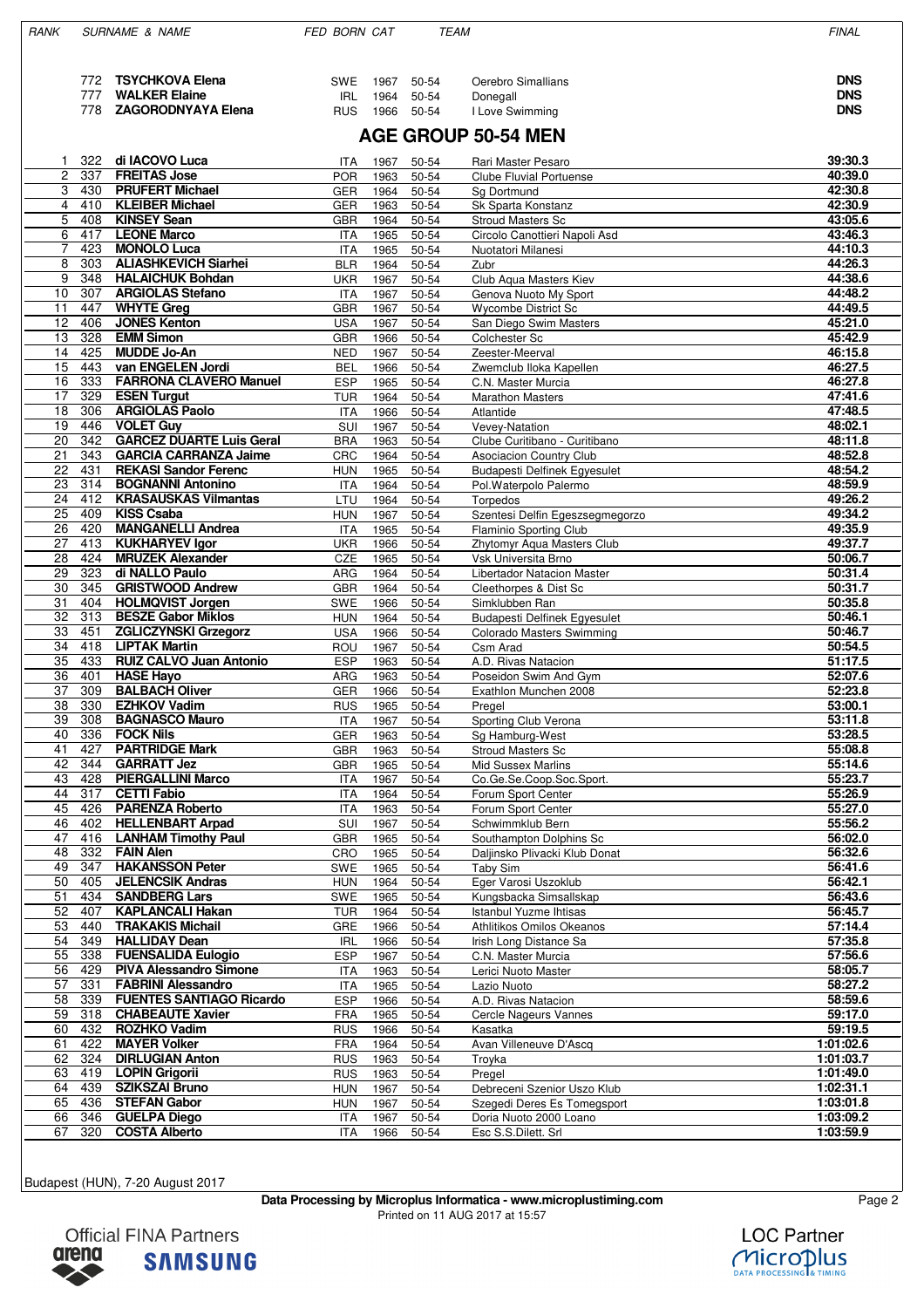RANK SURNAME & NAME FED BORN CAT TEAM TEAM FINAL

| 68        | <b>LABARIAS VICENTE Francis</b><br>415 | <b>ESP</b> | 1966 | 50-54 | C.N. Terrassa                   | 1:05:04.8 |
|-----------|----------------------------------------|------------|------|-------|---------------------------------|-----------|
| 69        | 335<br><b>FAURE Jean-Michel</b>        | <b>FRA</b> | 1966 | 50-54 | <b>Cascol Natation</b>          | 1:05:14.4 |
| 70        | 319<br><b>CHALMER Olaf</b>             | LUX        | 1964 | 50-54 | Cercle De Natation Dudelange    | 1:06:05.3 |
| 71        | 321<br><b>CZAKO Laszlo</b>             | <b>HUN</b> | 1966 | 50-54 | Szegedi Deres Es Tomegsport     | 1:06:34.2 |
| 72        | <b>VARGA Gyorgy</b><br>444             | <b>BRA</b> | 1964 | 50-54 | Ecl Gladiadores Ri              | 1:06:43.4 |
| 73        | <b>KOROSI Tibor</b><br>411             | <b>HUN</b> | 1963 | 50-54 | Totkomlosi Rozmar Szenior       | 1:07:09.6 |
| 74<br>311 | <b>BARNETT Michael</b>                 | GBR        | 1963 | 50-54 | Spencer Swim Team               | 1:08:04.5 |
| 75        | <b>BARDOU Laurent</b><br>310           | <b>FRA</b> | 1966 | 50-54 | <b>Stade Montois Natation</b>   | 1:08:25.6 |
| 76        | 312<br><b>BARROS Sebastian</b>         | <b>BRA</b> | 1963 | 50-54 | Clube De Regatas Flamengo - Crf | 1:11:21.6 |
| 77        | 341<br><b>GAIKWAD Shrimant</b>         | <b>IND</b> | 1967 | 50-54 | Swimlife India                  | 1:11:27.2 |
| 78        | <b>BRIGGS Sandv</b><br>315             | CAN        | 1966 | 50-54 | English Bay Swim Club           | 1:13:53.5 |
| 79        | <b>UTRERA CABRERA Francisco</b><br>442 | <b>ESP</b> | 1963 | 50-54 | C.N. Terrassa                   | 1:14:07.5 |
| 80        | 301<br><b>AHRENS Renald</b>            | GER        | 1964 | 50-54 | Psv Stralsund                   | 1:17:43.8 |
| 81        | 305<br><b>ALTINKILIC Serif Erkan</b>   | TUR        | 1964 | 50-54 | Istanbul Anadolu Spor Kulubu    | 1:17:52.8 |
| 82        | 437<br><b>SZANYI Peter</b>             | <b>AUT</b> | 1965 | 50-54 | Sc Hakoah                       | 1:20:00.4 |
| 83        | 302<br><b>AKTAS Ishak</b>              | TUR        | 1967 | 50-54 | Karsiyaka Spor Klubu            | 1:20:57.5 |
| 84        | 438<br><b>SZEKELY Mozes</b>            | <b>HUN</b> | 1967 | 50-54 | Budapesti Egyetemi Atletikai    | 1:23:15.6 |
| 85        | <b>FUNCK Andreas</b><br>340            | GER        | 1966 | 50-54 | Psv Stralsund                   | 1:24:57.4 |

### NOT CLASSIFIED

| 450<br>449<br>448 | <b>ZENKL Gabor</b><br><b>ZENKER SKOP Daniel</b><br><b>ZBONAK Ivan</b> | <b>HUN</b><br><b>ARG</b><br><b>SVK</b> | 1965<br>1963<br>1965 | 50-54<br>50-54<br>50-54 | <b>Budapesti Delfinek Egyesulet</b><br>Club Alta Barda De Neuguen<br>Plavecky Turcianski Raci | <b>DNF</b><br><b>DNF</b><br><b>DNF</b> |
|-------------------|-----------------------------------------------------------------------|----------------------------------------|----------------------|-------------------------|-----------------------------------------------------------------------------------------------|----------------------------------------|
| 304               | <b>ALLEGRINI Philippe</b>                                             | SUI                                    | 1966                 | 50-54                   | <b>Red Fish Neuchatel</b>                                                                     | <b>DNS</b>                             |
| 316               | <b>BROQVIST Biorn</b>                                                 | <b>SWE</b>                             | 1963                 | 50-54                   | Kristinehamns Simsallskap                                                                     | <b>DNS</b>                             |
| 325               | <b>DOVZHENKO Viktor</b>                                               | <b>RUS</b>                             | 1967                 | 50-54                   | Katran                                                                                        | <b>DNS</b>                             |
| 326               | <b>DUARTE Samuel</b>                                                  | <b>POR</b>                             | 1965                 | 50-54                   | Sporting Clube De Portugal                                                                    | <b>DNS</b>                             |
| 327               | <b>ELEMAM Said Ahmed Alv</b>                                          | EGY                                    | 1966                 | 50-54                   | Alexandria Sporting Club                                                                      | <b>DNS</b>                             |
| 334               | <b>FATTORINI Mario</b>                                                | <b>ITA</b>                             | 1965                 | $50 - 54$               | Nuoto Grosseto                                                                                | <b>DNS</b>                             |
| 350               | <b>HARAOUI Roland</b>                                                 | LIB                                    | 1965                 | 50-54                   | Club Al Yarz                                                                                  | <b>DNS</b>                             |
| 403               | <b>HOFF Marcel</b>                                                    | <b>NED</b>                             | 1964                 | 50-54                   | Agua-Novio'94                                                                                 | <b>DNS</b>                             |
| 414               | <b>KUZMINYKH Igor</b>                                                 | <b>RUS</b>                             | 1963                 | 50-54                   | Lada                                                                                          | <b>DNS</b>                             |
| 421               | <b>MASON Paul</b>                                                     | <b>GBR</b>                             | 1967                 | 50-54                   | Chichester (Cormorant) Sc                                                                     | <b>DNS</b>                             |
| 435               | <b>SCOTTA Massimiliano</b>                                            | <b>ITA</b>                             | 1967                 | 50-54                   | Aquatica                                                                                      | <b>DNS</b>                             |
| 441               | <b>TRENTIN Ermes</b>                                                  | <b>ITA</b>                             | 1966                 | 50-54                   | Sport Management Lombardia                                                                    | <b>DNS</b>                             |
| 445               | <b>VEZZANI Sandro</b>                                                 | <b>ITA</b>                             | 1967                 | 50-54                   | Acqua1Village                                                                                 | <b>DNS</b>                             |

## **AGE GROUP 45-49 WOMEN**

|                | 670 | <b>SABATINI Daniela</b>         | <b>ITA</b> | 1968 | 45-49 | Team Insubrika A.S.Dilett.          | 44:50.2 |
|----------------|-----|---------------------------------|------------|------|-------|-------------------------------------|---------|
| $\overline{c}$ | 677 | <b>SZOKOL Dianna Eva</b>        | <b>HUN</b> | 1971 | 45-49 | Nyirsenior 97 Se                    | 45:55.3 |
| 3              | 636 | <b>KOUVELI Vasiliki</b>         | <b>GRE</b> | 1968 | 45-49 | Panathinaikos A.O.                  | 46:23.6 |
| $\overline{4}$ | 682 | <b>VALERIO FERRARI Mari</b>     | <b>PUR</b> | 1972 | 45-49 | Caparra Masters                     | 46:36.5 |
| 5              | 620 | <b>DENOTTI Alba</b>             | <b>ITA</b> | 1969 | 45-49 | Esperia Assoc.Sportiva              | 46:42.3 |
| 6              | 661 | <b>PALASCIANO Laura</b>         | <b>ITA</b> | 1970 | 45-49 | C.C. Aniene                         | 47:29.9 |
|                | 680 | <b>THUNE Ulrika</b>             | <b>SWE</b> | 1972 | 45-49 | Simklubben Sydsim                   | 47:34.4 |
| 8              | 624 | <b>DUQUE CORREA Diana</b>       | COL        | 1972 | 45-49 | <b>Acuacol Valle</b>                | 47:57.3 |
| 9              | 633 | <b>HARMER Annelle Marie</b>     | CAN        | 1968 | 45-49 | <b>Canadian Dolphin Masters</b>     | 48:22.1 |
| 10             | 617 | <b>CSIKANY Csilla</b>           | <b>HUN</b> | 1968 | 45-49 | Torokbalinti Senior Uszo Club       | 48:26.2 |
| 11             | 619 | D'AMICO Michela                 | <b>ITA</b> | 1972 | 45-49 | N. E Can. Civitavecchia             | 48:30.2 |
| 12             | 609 | <b>BRONITSKAYA Oxana</b>        | <b>RUS</b> | 1972 | 45-49 | Tsunami                             | 48:48.8 |
| 13             | 603 | <b>ASHAUER Katharina</b>        | <b>GER</b> | 1970 | 45-49 | Sg Essen                            | 49:48.1 |
| 14             | 685 | <b>VILANOVA BELMONTE Maria</b>  | <b>ESP</b> | 1970 | 45-49 | C.N. Aquamasters                    | 49:50.6 |
| 15             | 659 | <b>NOVOSELSKA Yuliyana</b>      | <b>BUL</b> | 1970 | 45-49 | Gd Sport Blagoevgrad                | 50:43.2 |
| 16             | 630 | <b>GILIKOVA Helena</b>          | CZE        | 1972 | 45-49 | Vsk Universita Brno                 | 51:43.0 |
| 17             | 611 | <b>CAMPBELL Jess</b>            | <b>GBR</b> | 1970 | 45-49 | Spencer Swim Team                   | 51:46.8 |
| 18             | 612 | <b>CARDY Janette</b>            | <b>GBR</b> | 1970 | 45-49 | City Of Oxford Sc                   | 51:55.7 |
| 19             | 674 | <b>SINNOTT Heather</b>          | CAN        | 1971 | 45-49 | Victoria Masters Swim Club          | 52:16.5 |
| 20             | 678 | <b>TEIXIDOR LEGOUX Aurelia</b>  | <b>ESP</b> | 1968 | 45-49 | $G.E.$ I $E.G.$                     | 52:56.2 |
| 21             | 606 | <b>BATIZY-MORLEY Julianna</b>   | <b>USA</b> | 1970 | 45-49 | Colorado Masters Swimming           | 53:33.5 |
| 22             | 684 | van LINDT Kathy                 | <b>BEL</b> | 1971 | 45-49 | Aquarius Zwemclub Lebbeke           | 53:49.0 |
| 23             | 655 | <b>MAKIN Caroline</b>           | <b>AUS</b> | 1968 | 45-49 | <b>Tuggeranong Masters Swimming</b> | 55:17.3 |
| 24             | 663 | <b>PAZOS Christena Maria</b>    | <b>HKG</b> | 1968 | 45-49 | Ladies' Recreation Club             | 55:36.4 |
| 25             | 673 | <b>SCHAEFFER Stephanie</b>      | <b>LUX</b> | 1970 | 45-49 | Swimming Luxembourg                 | 56:14.2 |
| 26             | 672 | <b>SANTOS BLANCH Maria Jesu</b> | <b>ESP</b> | 1969 | 45-49 | C.N. Terrassa                       | 56:36.6 |
| 27             | 616 | <b>COPPERO Simona</b>           | <b>ITA</b> | 1972 | 45-49 | Derthona Nuoto                      | 57:01.2 |
| 28             | 652 | <b>LAZZARO Debora</b>           | <b>ITA</b> | 1969 | 45-49 | Aquatica                            | 58:01.4 |
| 29             | 664 | <b>PICCINNO Luisa</b>           | <b>ITA</b> | 1969 | 45-49 | Genova Nuoto My Sport               | 58:23.3 |
| 30             | 628 | <b>GALASSI Lucia</b>            | <b>ITA</b> | 1972 | 45-49 | Forum Sport Center                  | 58:26.3 |
| 31             | 602 | <b>ALBERTI Silvia</b>           | <b>ITA</b> | 1970 | 45-49 | Gestisport Coop Ssd A.RI            | 59:08.7 |
| 32             | 615 | <b>CHILTON Clare Ashley</b>     | <b>GBR</b> | 1970 | 45-49 | <b>Mid Sussex Marlins</b>           | 59:12.9 |
|                |     |                                 |            |      |       |                                     |         |

Budapest (HUN), 7-20 August 2017

**Data Processing by Microplus Informatica - www.microplustiming.com** Page 3 Printed on 11 AUG 2017 at 15:57



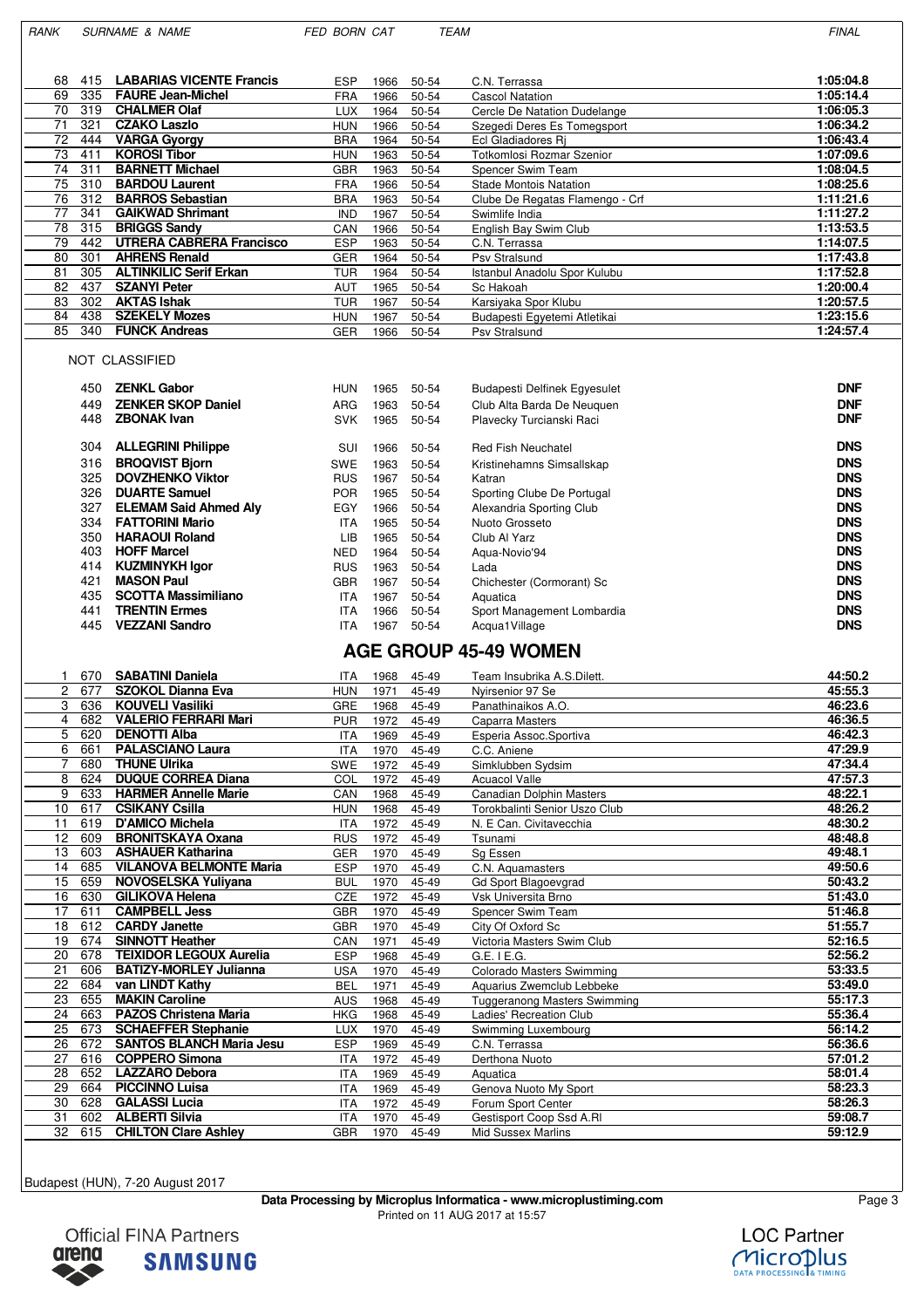RANK SURNAME & NAME FED BORN CAT TEAM TEAM FINAL

| 33 | 668 | <b>ROCHFORD Diane</b>           | <b>GBR</b> | 1972 | 45-49 | Spencer Swim Team             | 1:00:37.5 |
|----|-----|---------------------------------|------------|------|-------|-------------------------------|-----------|
| 34 | 669 | <b>RODRIGUEZ LARGACHA Maria</b> | <b>ESP</b> | 1970 | 45-49 | A.D. Rivas Natacion           | 1:00:57.9 |
| 35 | 675 | <b>SZILARD Judit</b>            | <b>HUN</b> | 1970 | 45-49 | Torokbalinti Senior Uszo Club | 1:00:58.7 |
| 36 | 666 | <b>RAINEY Helen</b>             | <b>AUS</b> | 1971 | 45-49 | <b>Malvern Marlins</b>        | 1:01:01.6 |
| 37 | 605 | <b>BARANYAI Judit</b>           | <b>HUN</b> | 1969 | 45-49 | Spuri Futo Es Triatlon Sk     | 1:01:18.4 |
| 38 | 622 | <b>DIOSZEGHY Fruzsina</b>       | <b>HUN</b> | 1972 | 45-49 | Spuri Futo Es Triatlon Sk     | 1:01:26.7 |
| 39 | 658 | <b>MRUZKOVA Pavlina</b>         | <b>CZE</b> | 1970 | 45-49 | Vsk Universita Brno           | 1:01:57.8 |
| 40 | 683 | van AURICH Iris                 | <b>NED</b> | 1969 | 45-49 | Dwk                           | 1:02:00.4 |
| 41 | 635 | <b>JOHANSSON Helen</b>          | <b>SWE</b> | 1968 | 45-49 | Kungsbacka Simsallskap        | 1:02:06.2 |
| 42 | 626 | <b>FISCHER Katia</b>            | <b>BRA</b> | 1968 | 45-49 | Sao Bento Clube De Natacao    | 1:02:26.8 |
| 43 | 610 | <b>BUCHTA Katrin</b>            | <b>GER</b> | 1970 | 45-49 | Hsg Th Leipzig                | 1:02:37.3 |
| 44 | 665 | <b>PUSCH Judy</b>               | <b>USA</b> | 1969 | 45-49 | Austin Swim Club              | 1:02:59.4 |
| 45 | 634 | <b>HEGEMANN Astrid</b>          | <b>GER</b> | 1969 | 45-49 | Wsv Gross-Krotzenburg         | 1:03:36.2 |
| 46 | 629 | <b>GEMICIOGLU Renin</b>         | <b>TUR</b> | 1971 | 45-49 | Galatasaray Spor Klubu        | 1:04:25.1 |
| 47 | 681 | <b>ULKER Senem</b>              | <b>TUR</b> | 1971 | 45-49 | <b>Marathon Masters</b>       | 1:04:54.8 |
| 48 | 621 | <b>DILEK Ozen Sanem</b>         | <b>TUR</b> | 1972 | 45-49 | Istanbul Teknik Universitesi  | 1:07:40.2 |
| 49 | 657 | <b>MOLLOY Karen</b>             | <b>IRL</b> | 1972 | 45-49 | Aer Lingus Masters Sc         | 1:08:13.8 |
| 50 | 623 | <b>DONINI Abmn</b>              | <b>BRA</b> | 1968 | 45-49 | Academia Sotalia Sports       | 1:08:50.8 |
| 51 | 679 | <b>TEREKHOVA Svetlana</b>       | <b>RUS</b> | 1968 | 45-49 | I Love Swimming               | 1:10:22.8 |
| 52 | 676 | <b>SZILARD Zsuzsa</b>           | <b>HUN</b> | 1970 | 45-49 | Torokbalinti Senior Uszo Club | 1:11:09.1 |
| 53 | 627 | <b>GAGNON Sylvie</b>            | CAN        | 1971 | 45-49 | M. St-Laurent                 | 1:12:23.7 |
| 54 | 654 | <b>LOPES da SILVA Cristina</b>  | <b>BRA</b> | 1972 | 45-49 | Circulo Militar De Sao Paulo  | 1:12:40.9 |
| 55 | 662 | <b>PaLFY Andrea</b>             | <b>HUN</b> | 1970 | 45-49 | Eger Varosi Uszoklub          | 1:13:23.1 |
| 56 | 604 | <b>ASTUTO Maria</b>             | <b>ITA</b> | 1969 | 45-49 | Latina Aquateam               | 1:13:59.6 |
| 57 | 601 | <b>AGANTE Luisa</b>             | <b>POR</b> | 1971 | 45-49 | Leixoes Sport Club            | 1:15:34.4 |
| 58 | 614 | <b>CESAR GOMES Ana Grace</b>    | <b>BRA</b> | 1970 | 45-49 | Ass. Atletica Banco Do Brasil | 1:16:24.2 |
| 59 | 608 | <b>BOVE Stefania</b>            | <b>ITA</b> | 1972 | 45-49 | Nuotopiu' Academy             | 1:18:04.6 |
| 60 | 651 | <b>KUS Sadive</b>               | <b>TUR</b> | 1972 | 45-49 | Han Batur Spor Klubu          | 1:20:32.3 |
| 61 | 653 | <b>LIIVAMAA Tiiu</b>            | <b>EST</b> | 1968 | 45-49 | Meisteruiumise U-Klubi        | 1:23:59.5 |
| 62 | 613 | <b>CELIK Pelin</b>              | <b>TUR</b> | 1972 | 45-49 | Galatasaray Spor Klubu        | 1:24:40.2 |
| 63 | 631 | <b>GOKCE Ozlem</b>              | <b>TUR</b> | 1972 | 45-49 | Han Batur Spor Klubu          | 1:26:19.0 |
| 64 | 625 | <b>FADEEVA Elena</b>            | <b>RUS</b> | 1971 | 45-49 | Petrel                        | 1:42:26.9 |
|    |     |                                 |            |      |       |                               |           |

#### NOT CLASSIFIED

| 607<br>632<br>660 | <b>BLANCO Catarina</b><br><b>HARASZTI Zsofi</b><br><b>OLGUNTURK Nilgun</b> | <b>POR</b><br><b>HUN</b><br>TUR | 1971<br>1968<br>1971 | 45-49<br>45-49<br>45-49 | Clube Fluvial Portuense<br>Spuri Futo Es Triation Sk<br>Ankara Yuzme Ihtisas Spor | <b>DNF</b><br><b>DNF</b><br><b>DNF</b> |
|-------------------|----------------------------------------------------------------------------|---------------------------------|----------------------|-------------------------|-----------------------------------------------------------------------------------|----------------------------------------|
| 618               | <b>DADDI Paola</b>                                                         | <b>ITA</b>                      | 1970                 | 45-49                   | Rn Legnano Asd                                                                    | <b>DNS</b>                             |
| 667               | <b>REILLY Jane</b>                                                         | IRL                             | 1968                 | 45-49                   | Donegall                                                                          | <b>DNS</b>                             |
| 656               | <b>McGUIGAN Ruth</b>                                                       | IRL                             | 1972                 | 45-49                   | Donegall                                                                          | <b>DNS</b>                             |
| 671               | <b>SAFINA Lidiya</b>                                                       | <b>RUS</b>                      | 1969                 | 45-49                   | Kasatka                                                                           | <b>DNS</b>                             |
| 686               | <b>YAO Haihui</b>                                                          | CHN                             | 1968                 | 45-49                   | Shanghai Youyong Swimming Club                                                    | <b>DNS</b>                             |

## **AGE GROUP 45-49 MEN**

|    | 114 | <b>CALMASINI Fabio</b>         | <b>ITA</b> | 1968 | 45-49 | Asd Nuoto Master Brescia      | 38:18.9 |
|----|-----|--------------------------------|------------|------|-------|-------------------------------|---------|
| 2  | 143 | <b>KALAUS Valter</b>           | <b>HUN</b> | 1970 | 45-49 | <b>Budapesti Honved Se</b>    | 40:21.9 |
| 3  | 208 | <b>MOUALA Feras</b>            | <b>SYR</b> | 1971 | 45-49 | Aljaish Sport Club            | 40:40.1 |
| 4  | 118 | <b>COCCI Guido</b>             | <b>ITA</b> | 1969 | 45-49 | Nuovo Nuoto                   | 40:50.5 |
| 5  | 103 | <b>ALINOT Stephane</b>         | <b>FRA</b> | 1972 | 45-49 | La Semeuse                    | 40:52.7 |
| 6  | 121 | <b>DIECKMANN Michael</b>       | <b>GER</b> | 1971 | 45-49 | Sg Stadtwerke Munchen         | 41:04.2 |
|    | 108 | <b>BARBUSCIA Michele</b>       | <b>ITA</b> | 1971 | 45-49 | Flaminio Sporting Club        | 41:32.0 |
| 8  | 116 | <b>CATALDO Alexandre</b>       | <b>BRA</b> | 1971 | 45-49 | Blumenau Aguas Abertas        | 41:50.1 |
| 9  | 151 | <b>MAHRLE Manfred</b>          | AUT        | 1971 | 45-49 | Linz Ag Sport                 | 41:55.7 |
| 10 | 140 | <b>HORINEK Marian</b>          | <b>SVK</b> | 1971 | 45-49 | Vysokoskolsky Ftvs Uk         | 42:33.4 |
| 11 | 234 | <b>STANICIC Sinisa</b>         | <b>CRO</b> | 1969 | 45-49 | <b>Kdp Berislav Gaus</b>      | 42:52.8 |
| 12 | 117 | <b>CHEBOTAREV Oleg</b>         | <b>USA</b> | 1968 | 45-49 | Jersey Area Multisport        | 42:55.6 |
| 13 | 105 | <b>ARGYRIS Mike</b>            | <b>GRE</b> | 1969 | 45-49 | Athlitikos Omilos Okeanos     | 43:15.6 |
| 14 | 233 | <b>SPLITTGERRBER Gunnar</b>    | GER        | 1972 | 45-49 | <b>Bsc Robben</b>             | 44:29.6 |
| 15 | 230 | <b>SMIRNOV Aleksandr</b>       | <b>RUS</b> | 1968 | 45-49 | Pregel                        | 44:39.2 |
| 16 | 147 | <b>KORTUKOV Evgeny</b>         | <b>RUS</b> | 1968 | 45-49 | <b>Black Sepia</b>            | 45:05.0 |
| 17 | 122 | <b>DUPRE Colin Raymond</b>     | <b>GBR</b> | 1971 | 45-49 | Glasgow Nomads Asc            | 45:11.4 |
| 18 | 119 | <b>DACKUS Christian</b>        | <b>NED</b> | 1972 | 45-49 | Mz&Pc                         | 45:19.4 |
| 19 | 115 | <b>CAMETTI Fabrizio</b>        | <b>ITA</b> | 1972 | 45-49 | C.C. Aniene                   | 45:23.0 |
| 20 | 101 | <b>ADZIC Drazen</b>            | <b>CRO</b> | 1971 | 45-49 | Daljinsko Plivacki Klub Donat | 45:23.8 |
| 21 | 104 | <b>ARAGAO Carlos</b>           | <b>BRA</b> | 1972 | 45-49 | Master Ceara                  | 45:26.2 |
| 22 | 243 | <b>VANTAGGIATO Marco</b>       | <b>POR</b> | 1971 | 45-49 | Natacao Do Litoral Alentejano | 45:29.8 |
| 23 | 128 | <b>FUENTES Gregory</b>         | CAN        | 1970 | 45-49 | Camo Natation                 | 45:39.2 |
| 24 | 249 | <b>WINKELMANN Frank</b>        | <b>GER</b> | 1972 | 45-49 | Sv Hagen 1894                 | 45:47.7 |
| 25 | 218 | <b>PAVIC Zoltan</b>            | SRB        | 1971 | 45-49 | Polet                         | 45:51.7 |
| 26 | 241 | <b>TOSELLI Riccardo Angelo</b> | <b>ITA</b> | 1971 | 45-49 | Atlantide                     | 46:05.2 |
|    |     |                                |            |      |       |                               |         |

Budapest (HUN), 7-20 August 2017

**Data Processing by Microplus Informatica - www.microplustiming.com** Page 4 Printed on 11 AUG 2017 at 15:57



**LOC Partner** MicroDlus **PROCESSING & TIMI**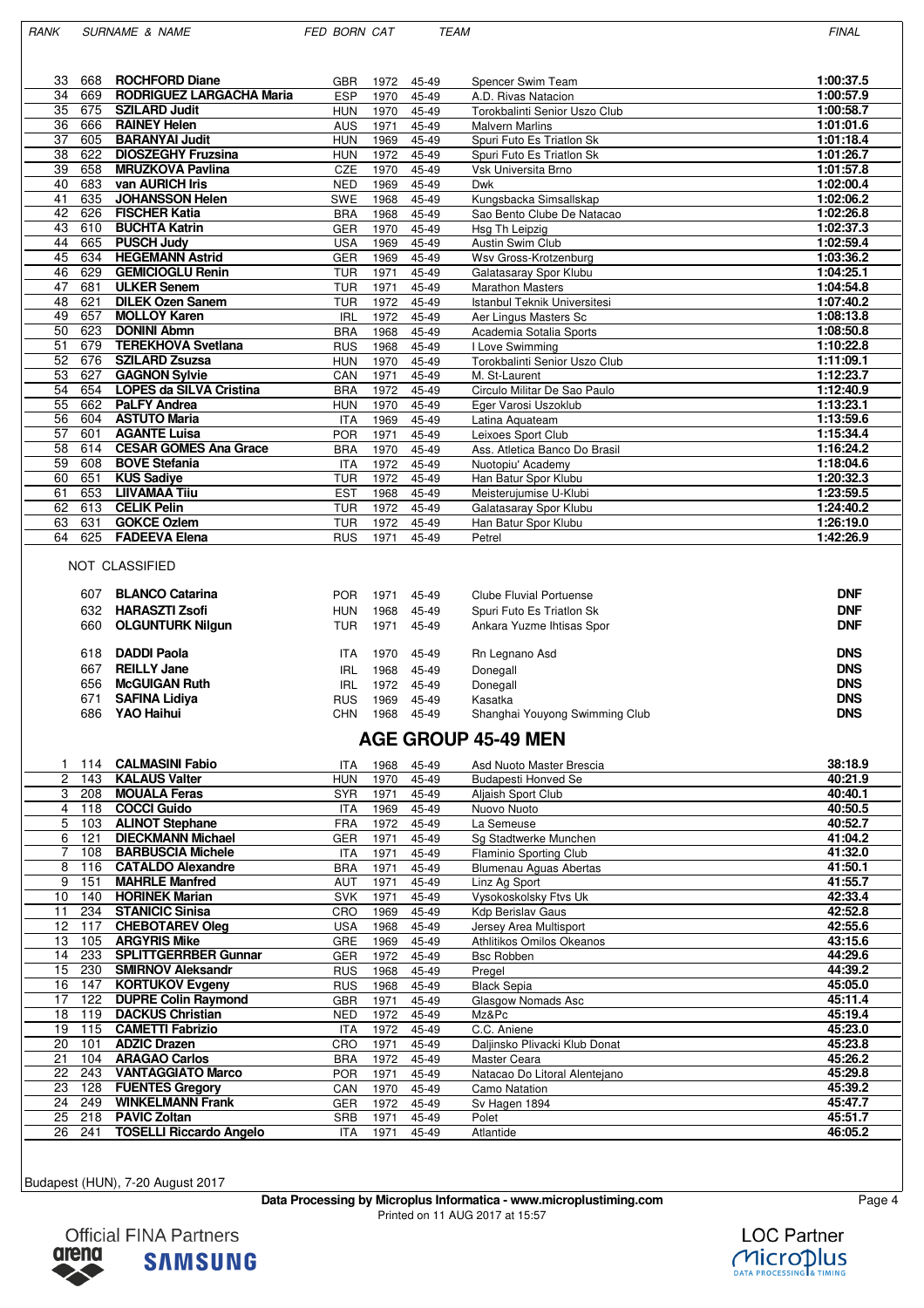RANK SURNAME & NAME FED BORN CAT TEAM TEAM FINAL

| 130<br>27              | <b>GEMICIOGLU Emrah</b>                                 | TUR                      | 1969         | 45-49          | Galatasaray Spor Klubu                       | 46:11.6                |
|------------------------|---------------------------------------------------------|--------------------------|--------------|----------------|----------------------------------------------|------------------------|
| 28<br>145              | <b>KELLY Mick</b>                                       | <b>IRL</b>               | 1969         | 45-49          | <b>Hibernian Masters Sc</b>                  | 46:13.6                |
| 29<br>242              | <b>TRICARICO Giovanni</b>                               | SUI                      | 1968         | 45-49          | Vevey-Natation                               | 46:21.9                |
| 30<br>133              | <b>GOMEZ Jesus</b>                                      | <b>ESP</b>               | 1970         | 45-49          | C.N. Master Madrid                           | 46:27.0                |
| 31<br>215              | <b>OGILBY Kayo</b>                                      | <b>USA</b>               | 1972         | 45-49          | Colorado Masters Swimming                    | 46:41.1                |
| 146<br>32              | <b>KLUGMAN Yochay</b>                                   | <b>ISR</b>               | 1972         | 45-49          | Hapoel Ironi Hod Hasharon                    | 46:54.0                |
| 33<br>131              | <b>GERSHUN German</b>                                   | <b>RUS</b>               | 1971         | 45-49          | Poseidon                                     | 47:35.3                |
| 34<br>235<br>35<br>240 | <b>STEINER Imre</b><br><b>TOMBOLATO Giancarlo</b>       | <b>HUN</b>               | 1968         | 45-49          | Bvsc-Zuglo                                   | 47:50.9<br>47:55.3     |
| 36<br>225              | <b>ROMAGNOLI Santiago</b>                               | <b>ITA</b><br>ARG        | 1969<br>1971 | 45-49<br>45-49 | Atlantide<br>Club Atletico Alumni De Casilda | 48:25.9                |
| 37<br>110              | <b>BORTON Dan</b>                                       | <b>USA</b>               | 1968         | 45-49          | <b>Rose Bowl Masters</b>                     | 48:50.6                |
| 38<br>219              | <b>PETROV Vladimir</b>                                  | <b>RUS</b>               | 1969         | 45-49          | Sprut                                        | 49:05.2                |
| 39<br>224              | <b>RIVAS David</b>                                      | <b>ESP</b>               | 1969         | 45-49          | G.E. I E.G.                                  | 49:29.6                |
| 40<br>253              | <b>ZELIC Goran</b>                                      | <b>SRB</b>               | 1968         | 45-49          | Polet                                        | 49:38.8                |
| 41<br>102              | <b>AIGNER Michael</b>                                   | AUT                      | 1970         | 45-49          | Sportklub Voest                              | 49:47.2                |
| 42<br>106              | <b>AUBERMANN Zsolt</b>                                  | SUI                      | 1970         | 45-49          | Swiss Alumni Swimming                        | 50:34.5                |
| 43<br>211              | <b>NEHREBETSKYI Ihor</b>                                | UKR                      | 1970         | 45-49          | Swimming And Sport Crazy Fish                | 50:40.2                |
| 138<br>44              | <b>HARRIS Mike</b>                                      | <b>GBR</b>               | 1969         | 45-49          | City Of Southampton Sc                       | 50:56.9                |
| 45<br>150              | <b>LOPEZ Mauricio</b>                                   | COL                      | 1971         | 45-49          | Aquamaster                                   | 50:57.9                |
| 46<br>111              | <b>BRAUN Peter</b>                                      | <b>HUN</b>               | 1970         | 45-49          | Spuri Futo Es Triatlon Sk                    | 51:03.4                |
| 47<br>134<br>48<br>239 | <b>GONCALVES Carlos Jose</b><br><b>TESLIK David</b>     | <b>POR</b>               | 1970         | 45-49          | <b>Clube Fluvial Portuense</b>               | 51:25.1<br>51:29.9     |
| 49<br>236              | <b>TABORSKY Radek</b>                                   | CZE<br>CZE               | 1969<br>1971 | 45-49<br>45-49 | Pk Havirov<br><b>Bohemians Praha</b>         | 51:52.9                |
| 50<br>152              | <b>MALECKI Olivier</b>                                  | <b>FRA</b>               | 1971         | 45-49          | Cercle Nautique St Avold                     | 52:33.6                |
| 51<br>206              | <b>MIK Pavel</b>                                        | CZE                      | 1971         | 45-49          | Pk Havirov                                   | 52:56.9                |
| 52<br>135              | <b>GROBLER Francois</b>                                 | <b>RSA</b>               | 1968         | 45-49          | Waterborn                                    | 53:03.7                |
| 53<br>203              | <b>MASSON Raphael</b>                                   | <b>FRA</b>               | 1969         | 45-49          | <b>Nantes Natation</b>                       | 53:07.8                |
| 54<br>210              | <b>NAGY Norbert</b>                                     | <b>HUN</b>               | 1969         | 45-49          | Budapesti Honved Se                          | 53:10.1                |
| 55<br>216              | <b>OMANA Gustavo</b>                                    | <b>VEN</b>               | 1972         | 45-49          | Master Valencia                              | 53:24.4                |
| 56<br>247              | <b>VERES Gabor</b>                                      | <b>HUN</b>               | 1969         | 45-49          | Spuri Futo Es Triatlon Sk                    | 53:31.6                |
| 57<br>205              | <b>MIGLIORINI Antonio</b>                               | <b>ITA</b>               | 1972         | 45-49          | Centro Nuoto Rosa'                           | 53:33.8                |
| 58<br>107              | <b>BALATONI Zsolt</b>                                   | <b>HUN</b>               | 1972         | 45-49          | Herceghalom Se                               | 53:35.3                |
| 59<br>109              | <b>BARROS Francisco</b>                                 | <b>POR</b>               | 1972         | 45-49          | Rec Colegio Int Monte Maior                  | 55:33.4                |
| 60<br>148<br>217<br>61 | <b>LEY Bjorn</b><br><b>PALMERIO Simone</b>              | <b>GER</b><br><b>ITA</b> | 1971<br>1971 | 45-49          | Tura Meldorf                                 | 55:36.7<br>55:48.0     |
| 62<br>229              | <b>SCHUBERT Gunter Alexande</b>                         | <b>GER</b>               | 1968         | 45-49<br>45-49 | C.C. Aniene<br>Tsv 1861 Mindelheim E.V.      | 56:03.6                |
| 63<br>246              | <b>VECCHIONE Giuseppe</b>                               | <b>ITA</b>               | 1972         | 45-49          | Latina Aquateam                              | 56:17.7                |
| 64<br>127              | <b>FORNER PALAU Jose</b>                                | <b>ESP</b>               | 1969         | 45-49          | Cd.Un.Polit.Valencia                         | 56:24.8                |
| 65<br>202              |                                                         |                          |              | 45-49          |                                              |                        |
|                        |                                                         | <b>ITA</b>               | 1971         |                | Ice Club Como Asd                            | 56:48.5                |
| 66<br>212              | <b>MARTINETTO MARCO Marco</b><br><b>NIVOIS Philippe</b> | <b>FRA</b>               | 1969         | 45-49          | <b>Avenir Muret Natation</b>                 | 56:50.9                |
| 67<br>244              | <b>VAS Balazs</b>                                       | <b>HUN</b>               | 1972         | 45-49          | Szegedi Deres Es Tomegsport                  | 57:22.3                |
| 68<br>112              | <b>BRUNT Martyn</b>                                     | <b>GBR</b>               | 1968         | 45-49          | City Of Coventry Sc                          | 58:08.7                |
| 69<br>221              | <b>PISKUNOV Alexey</b>                                  | <b>RUS</b>               | 1971         | 45-49          | Silver Swim                                  | 58:09.8                |
| 207<br>70              | <b>MORINI Cristiano</b>                                 | <b>ITA</b>               | 1970         | 45-49          | Virtus Buonconvento                          | 58:15.7                |
| 71<br>129              | <b>GADOEV Shukhrat</b>                                  | <b>TJK</b>               | 1972         | 45-49          | Simbad                                       | 59:07.7                |
| 72<br>201              | <b>MARKO Attila</b>                                     | <b>HUN</b>               | 1968         | 45-49          | <b>Budapesti Delfinek Eqyesulet</b>          | 59:51.2                |
| 73<br>141              | <b>JUSKA Jiri</b>                                       | CZE                      | 1970         | 45-49          | Sc Plavec.Areal Pardubice                    | 1:00:42.6              |
| 204<br>74              | <b>McQUADE Dean</b>                                     | GBR                      | 1971         | 45-49          | City Of Coventry Sc                          | 1:01:00.9              |
| 75<br>248              | <b>WAGNER Martin</b>                                    | <b>USA</b>               | 1971         | 45-49          | Suncoast Swimfit                             | 1:02:26.3              |
| 76<br>139<br>77<br>124 | <b>HORAK Endre</b>                                      | <b>HUN</b>               | 1972         | 45-49          | Iron Corporation                             | 1:02:43.4              |
| 78<br>142              | <b>ERDEI L Tamas</b><br><b>KALANC Sukru</b>             | <b>HUN</b><br><b>TUR</b> | 1971<br>1972 | 45-49<br>45-49 | Iron Corporation<br><b>Marathon Masters</b>  | 1:03:48.0<br>1:03:54.1 |
| 79<br>123              | <b>ELBON Hesham</b>                                     | EGY                      | 1970         | 45-49          | Suez Canal                                   | 1:04:32.1              |
| 80<br>213              | <b>OBSTETAR Matjaz</b>                                  | <b>SLO</b>               | 1968         | 45-49          | Sk 3K Sport                                  | 1:05:15.7              |
| 154<br>81              | <b>MARI Emanuele</b>                                    | ITA                      | 1968         | 45-49          | Nuotatori Ravennati                          | 1:05:52.4              |
| 136<br>82              | <b>GUNAL Tunc</b>                                       | <b>TUR</b>               | 1968         | 45-49          | Han Batur Spor Klubu                         | 1:06:59.0              |
| 83<br>144              | <b>KARGIN Aleksei</b>                                   | <b>EST</b>               | 1972         | 45-49          | Meisterujumise U-Klubi                       | 1:07:05.9              |
| 226<br>84              | <b>SANGIANI Arnaud</b>                                  | <b>FRA</b>               | 1971         | 45-49          | Entente Sport.Blanquefort                    | 1:07:26.6              |
| 85<br>251              | <b>YUAN Chungi</b>                                      | <b>CHN</b>               | 1968         | 45-49          | Shanghai Youyong Swimming Club               | 1:08:48.0              |
| 86<br>254              | <b>ZEZELJ Boris</b>                                     | CRO                      | 1971         | 45-49          | P.K. Primorje                                | 1:09:12.1              |
| 87<br>137              | <b>HAJDU Endre</b>                                      | SRB                      | 1971         | 45-49          | Pk Marathon                                  | 1:11:19.2              |
| 88<br>125              | <b>FENEMORE John</b>                                    | <b>GBR</b>               | 1971         | 45-49          | Spencer Swim Team                            | 1:14:12.9              |
| 89<br>149<br>90<br>126 | <b>LIMA Eduardo</b>                                     | <b>BRA</b>               | 1971         | 45-49          | Associacao Crista De Mocos                   | 1:18:10.5<br>1:22:42.9 |
| 91                     | <b>FERREIRA Nuno</b><br><b>MARATHE Vinay</b>            | <b>POR</b><br><b>IND</b> | 1970<br>1969 | 45-49<br>45-49 | Sport Alges E Dafundo<br>Msaaa               |                        |
| 153<br>92<br>252       | <b>YURTSEVER Necmi</b>                                  | <b>TUR</b>               | 1971         | 45-49          | <b>Marathon Masters</b>                      | 1:25:45.3<br>1:26:46.2 |

### NOT CLASSIFIED

| 113 BULLOCK Daniel |  | GBR 1970 45-49 | Otter Sc                   | <b>DNS</b> |
|--------------------|--|----------------|----------------------------|------------|
| 120 DAHIYA Yashish |  | IND 1972 45-49 | Delhi Swimming Association | <b>DNS</b> |

Budapest (HUN), 7-20 August 2017

**Data Processing by Microplus Informatica - www.microplustiming.com** Page 5 Printed on 11 AUG 2017 at 15:57



LOC Partner MICroplus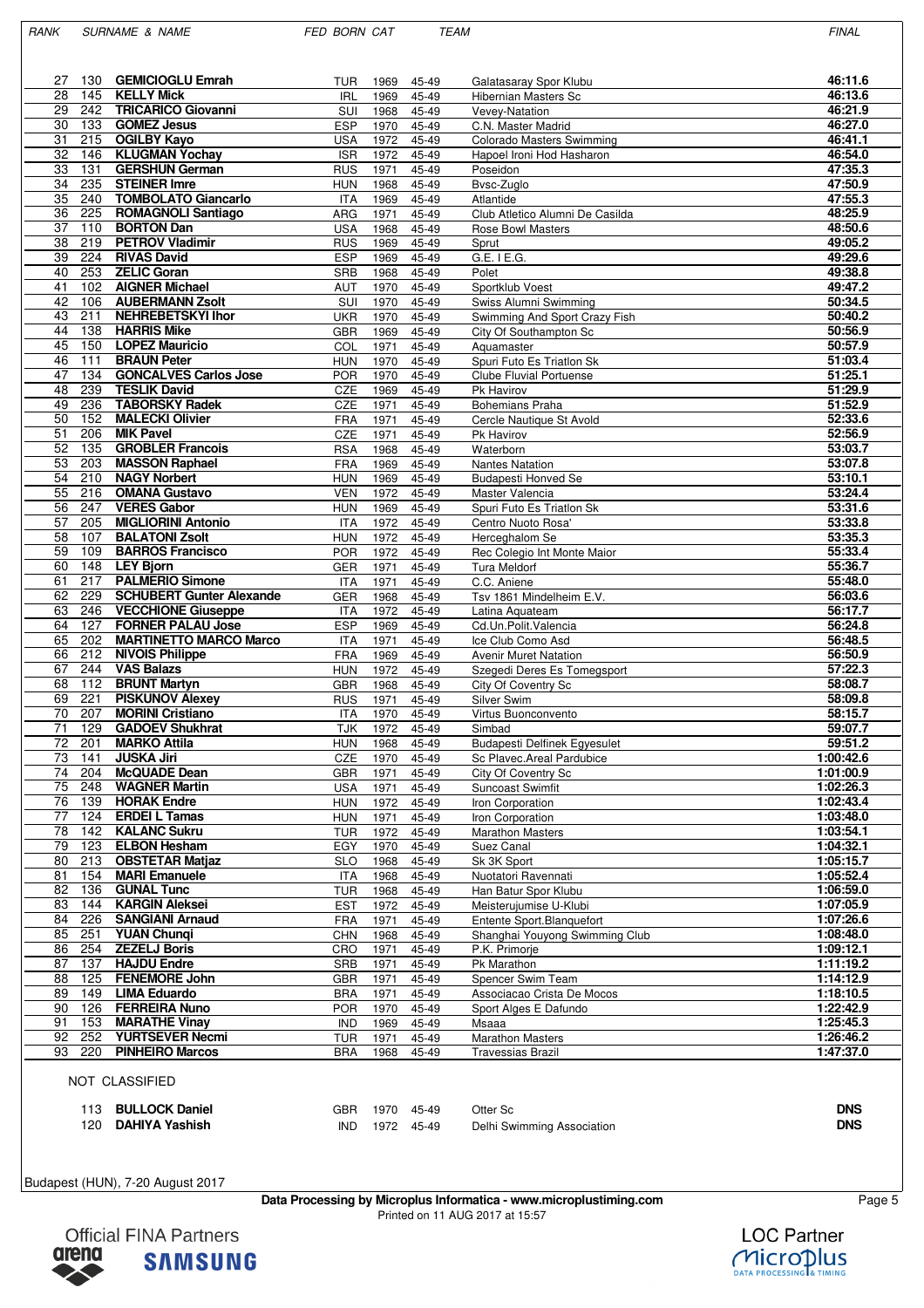| RANK | <b>SURNAME &amp; NAME</b> |                                                   | <b>FED BORN CAT</b>      |              |                | <b>TEAM</b>                                       | <b>FINAL</b>             |
|------|---------------------------|---------------------------------------------------|--------------------------|--------------|----------------|---------------------------------------------------|--------------------------|
|      | 132                       | <b>GOISQUE Pierre Andre Mar</b>                   | <b>FRA</b>               | 1970         | 45-49          | Cercle Nageurs Draguignan                         | <b>DNS</b>               |
|      | 209<br>214                | <b>NAGL Norbert</b><br><b>O'DUNLAING Ceall</b>    | AUT<br>IRL               | 1968<br>1971 | 45-49<br>45-49 | Su Wien<br>Dublin Sc                              | <b>DNS</b><br><b>DNS</b> |
|      | 222<br>223                | <b>RANDAZZO Sebastien</b><br><b>RITZ Philipp</b>  | <b>FRA</b><br>SUI        | 1971<br>1970 | 45-49<br>45-49 | Cercle Nageurs D'Antibes<br>Swiss Alumni Swimming | <b>DNS</b><br><b>DNS</b> |
|      | 227                       | <b>SANNA Andrea</b>                               | ITA                      | 1969         | 45-49          | Nuovo Nuoto                                       | <b>DNS</b>               |
|      | 228<br>231                | <b>SANTORO Alessandro</b><br><b>SMITH Richard</b> | ITA<br>NZL               | 1970<br>1970 | 45-49<br>45-49 | Life Pool & Fitness<br>Manukau Masters            | <b>DNS</b><br><b>DNS</b> |
|      | 232                       | <b>SOUSA Paulo Alexandre</b>                      | <b>POR</b>               | 1972         | 45-49          | Futebol Clube De Ferreiras                        | <b>DNS</b>               |
|      | 237<br>238                | <b>TATARA Juraj</b><br><b>TEPLUKHIN Fedor</b>     | <b>SVK</b><br><b>RUS</b> | 1970<br>1971 | 45-49<br>45-49 | Kvp H2O Polo Piestany                             | <b>DNS</b><br><b>DNS</b> |
|      | 245                       | <b>VASSALLO Daniel</b>                            | <b>ESP</b>               | 1972         | 45-49          | Chayka<br>C.N. Torrijos                           | <b>DNS</b>               |
|      | 250                       | <b>WYSOCKI Radoslaw</b>                           | POL                      | 1972         | 45-49          | Warsaw Masters Team                               | <b>DNS</b>               |

# **AGE GROUP 40-44 WOMEN**

| 1               |     | 564 SANTOS Rebeca               | <b>ESP</b> | 1977 | 40-44     | C.N. Torrijos                   | 43:05.6   |
|-----------------|-----|---------------------------------|------------|------|-----------|---------------------------------|-----------|
| $\mathbf{2}$    | 551 | <b>NALDINI Gaia</b>             | <b>ITA</b> | 1975 | 40-44     | Nuotatori Genovesi              | 44:42.9   |
| 3               | 508 | <b>COHEN AMKIE Cecy</b>         | MEX        | 1974 | 40-44     | Centro Deportivo Israelita      | 45:11.5   |
| 4               | 516 | <b>FOX Angela</b>               | SWE        | 1977 | 40-44     | Simklubben Ran                  | 45:28.5   |
| 5               | 520 | <b>KALAS Pam</b>                | CAN        | 1976 | 40-44     | Canadian Dolphin Masters        | 45:57.2   |
| 6               | 554 | <b>NERVI Elisabetta</b>         | <b>ITA</b> | 1977 | $40 - 44$ | Aquatica Torino                 | 46:00.5   |
| $\overline{7}$  | 581 | <b>WOODDISSE Jessica</b>        | <b>GBR</b> | 1975 | $40 - 44$ | <b>Stroud Masters Sc</b>        | 46:27.1   |
| 8               | 578 | <b>VENCZEL Kincso</b>           | <b>HUN</b> | 1974 | 40-44     | Szentesi Delfin Egeszsegmegorzo | 46:28.9   |
| 9               | 524 | <b>KOPPENWALLNER Sonja</b>      | USA        | 1976 | $40 - 44$ | Swim Fort Lauderdale            | 47:13.1   |
| 10              | 519 | <b>JOLING Liselotte</b>         | <b>NED</b> | 1975 | $40 - 44$ | Psv                             | 47:34.4   |
| 11              | 517 | <b>HANKINS Malena</b>           | <b>USA</b> | 1973 | 40-44     | Georgia Masters                 | 47:48.9   |
| 12              | 559 | <b>PEREZ MAYORGAS Chiqui</b>    | <b>ESP</b> | 1975 | 40-44     | R.C. Mediterraneo               | 48:41.3   |
| 13              | 566 | <b>SEITZ Jeanette</b>           | GER        | 1976 | $40 - 44$ | Ssv Ulm 46                      | 49:02.8   |
| 14              | 531 | <b>MESSNER Monika</b>           | AUT        | 1973 | 40-44     | Schwimmunion Hall               | 49:45.0   |
| 15              | 533 | <b>MOORE Sarah</b>              | GBR        | 1974 | $40 - 44$ | <b>Mid Sussex Marlins</b>       | 49:45.5   |
| 16              | 518 | <b>HANUSOVA Katarina</b>        | CZE        | 1976 | 40-44     | Vsk Universita Brno             | 49:50.2   |
| 17              | 501 | <b>B SZUCS Dora</b>             | HUN        | 1975 | 40-44     | Torokbalinti Senior Uszo Club   | 49:51.2   |
| $\overline{18}$ | 536 | <b>NAHON Valerie</b>            | <b>FRA</b> | 1974 | $40 - 44$ | La Semeuse                      | 49:59.5   |
| 19              | 582 | <b>WYLIE Sarah</b>              | GBR        | 1973 | $40 - 44$ | Kingston Royals Sc              | 50:02.8   |
| 20              | 534 | <b>MURPHY Julie</b>             | <b>IRL</b> | 1976 | $40 - 44$ | Irish Long Distance Sa          | 50:18.8   |
| 21              | 567 | <b>SENECAL Michelle</b>         | <b>GBR</b> | 1977 | $40 - 44$ | Otter Sc                        | 51:49.2   |
| 22              | 506 | <b>BUJNA Lilla</b>              | HUN        | 1974 | 40-44     | Debreceni Szenior Uszo Klub     | 52:14.8   |
| 23              | 558 | <b>PEPONI Laura</b>             | <b>ESP</b> | 1976 | $40 - 44$ | Real Canoe N.C.                 | 52:32.5   |
| 24              | 511 | <b>DRINNAN Siubhan</b>          | CAN        | 1975 | 40-44     | Edmonton Masters Swim Club      | 53:25.4   |
| 25              | 574 | <b>SMITH Dawn Elaine</b>        | <b>GBR</b> | 1974 | $40 - 44$ | City Of Coventry Sc             | 53:52.6   |
| 26              | 569 | <b>SIGNORELL Gianna</b>         | SUI        | 1974 | $40 - 44$ | Swiss Alumni Swimming           | 54:19.7   |
| 27              | 563 | <b>SANTIDRIAN TOMILLO Laura</b> | <b>ESP</b> | 1977 | $40 - 44$ | Real Canoe N.C.                 | 54:56.4   |
| 28              | 528 | <b>MALOVA Nadezhda</b>          | <b>RUS</b> | 1974 | $40 - 44$ | <b>Myswimm Moscow</b>           | 55:22.8   |
| 29              | 504 | <b>BORYSHKEVYCH Nataliia</b>    | UKR        | 1976 | 40-44     | Swimming And Sport Crazy Fish   | 55:27.9   |
| $\overline{30}$ | 556 | <b>PAAP Eili</b>                | <b>EST</b> | 1975 | $40 - 44$ | Meisterujumise U-Klubi          | 55:42.4   |
| 31              | 553 | <b>NEGOMEDZYANOVA Elena</b>     | <b>RUS</b> | 1977 | $40 - 44$ | Spartak                         | 55:51.2   |
| 32              | 513 | <b>EATON Heather Grace</b>      | <b>ITA</b> | 1973 | $40 - 44$ | C.C. Aniene                     | 55:52.3   |
| 33              | 565 | <b>SCAGLIONE Concetta</b>       | <b>ITA</b> | 1975 | 40-44     | Pol. Waterpolo Palermo          | 55:52.9   |
| 34              | 525 | <b>KUN Inna</b>                 | <b>RUS</b> | 1973 | $40 - 44$ | Kvsp                            | 56:06.9   |
| 35              | 529 | <b>MASON Laura</b>              | GBR        | 1976 | 40-44     | Spencer Swim Team               | 56:22.9   |
| 36              | 561 | <b>RIBA CO Cristina</b>         | ESP        | 1977 | 40-44     | C.N. Terrassa                   | 56:26.5   |
| 37              | 572 | <b>SIMON IIdiko</b>             | <b>HUN</b> | 1974 | $40 - 44$ | Herceghalom Se                  | 57:05.3   |
| 38              | 555 | <b>NIEHAUS Ruth</b>             | GER        | 1977 | 40-44     | Tv Eintracht Greven 1898        | 57:29.2   |
| 39              | 570 | <b>SILINA Laura</b>             | LAT        | 1973 | $40 - 44$ | Peldesanas Klubs Aqua Valmiera  | 57:48.1   |
| 40              | 573 | <b>SIRIGNANO Antonia</b>        | <b>ITA</b> | 1974 | 40-44     | S.C. Tuscolano                  | 58:03.5   |
| 41              | 514 | <b>FITTLER Simone</b>           | GER        | 1977 | 40-44     | Sc Humboldt-Universitat         | 59:11.2   |
| 42              | 521 | <b>KEZSMARKI Eva Monika</b>     | <b>HUN</b> | 1977 | $40 - 44$ | Iron Corporation                | 59:13.3   |
| 43              | 577 | <b>UDDHAMMAR Anna</b>           | SWE        | 1977 | 40-44     | Taby Sim                        | 1:00:08.6 |
| 44              | 562 | <b>SANGIANI Stephanie</b>       | <b>FRA</b> | 1973 | $40 - 44$ | Entente Sport.Blanquefort       | 1:00:29.4 |
| 45              | 580 | <b>WINGERT Luciane</b>          | <b>BRA</b> | 1973 | $40 - 44$ | Gremio Nautico Uniao            | 1:02:41.4 |
| 46              | 576 | <b>TARJANI Regina</b>           | <b>HUN</b> | 1974 | 40-44     | Szazhalombattai Vuk Se          | 1:02:43.6 |
| 47              | 522 | <b>KISS Henriett</b>            | <b>HUN</b> | 1975 | 40-44     | Iron Corporation                | 1:05:46.5 |
| 48              | 526 | <b>KYFF Jennifer</b>            | USA        | 1973 | 40-44     | <b>Westchester Masters</b>      | 1:07:39.2 |
| 49              | 552 | <b>NAUDE Nina</b>               | <b>RSA</b> | 1973 | 40-44     | Waterborn                       | 1:08:36.1 |
| 50              | 515 | <b>FLEMING Eva</b>              | <b>SVK</b> | 1976 | 40-44     | Mestsky Plavecky Klub Prievidza | 1:08:52.0 |
| 51              | 584 | <b>ZARDINI Silvia</b>           | ITA        | 1977 | 40-44     | Sporting Club Verona            | 1:09:03.2 |
| 52              | 560 | <b>PINTO Tamara</b>             | <b>GER</b> | 1976 | 40-44     | Exathlon Munchen 2008           | 1:09:46.3 |
| 53              | 571 | <b>SIMON Christine</b>          | <b>FRA</b> | 1974 | 40-44     | S.Fcais Olympique Courbevoie    | 1:09:52.4 |
| 54              | 509 | <b>COLAIANNI Silvia</b>         | ITA        | 1973 | 40-44     | Genova Nuoto My Sport           | 1:10:31.8 |
| 55              | 502 | <b>BOCAN Catalina-Maria</b>     | Rou        | 1977 | 40-44     | Csm Timisoara                   | 1:12:33.0 |
| 56              | 505 | <b>BRUNO Vero</b>               | <b>ESP</b> | 1975 | 40-44     | R.C. Mediterraneo               | 1:14:27.5 |
| 57              | 579 | <b>VIDAKOVIC Mirna</b>          | SRB        | 1976 | 40-44     | Spartak                         | 1:17:22.5 |
|                 |     |                                 |            |      |           |                                 |           |

Budapest (HUN), 7-20 August 2017







**Official FINA Partners SAMSUNG**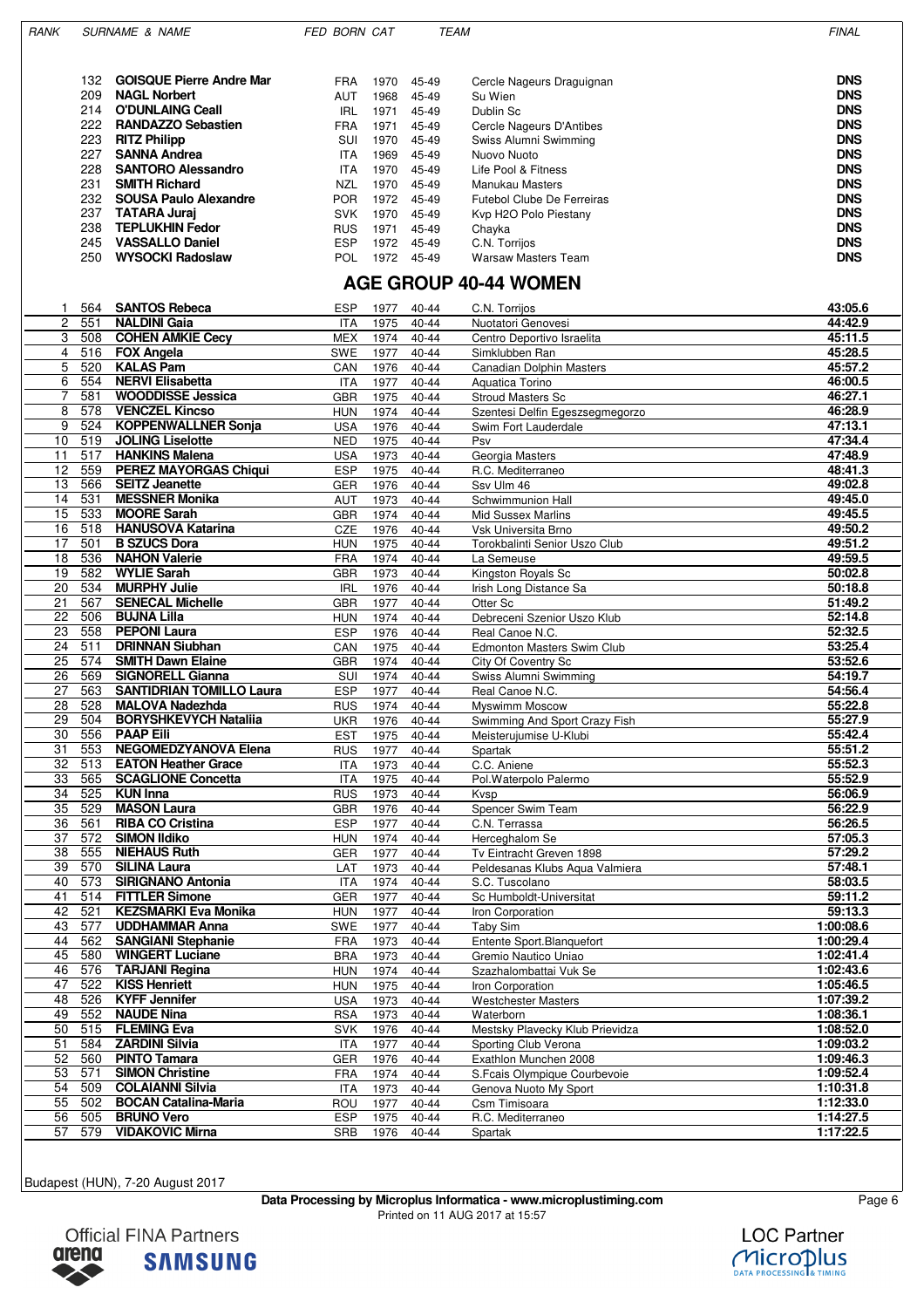| RANK                  |            | <b>SURNAME &amp; NAME</b>                                    | FED BORN CAT             |              |                    | <b>TEAM</b>                                             | <b>FINAL</b>             |  |
|-----------------------|------------|--------------------------------------------------------------|--------------------------|--------------|--------------------|---------------------------------------------------------|--------------------------|--|
|                       |            |                                                              |                          |              |                    |                                                         |                          |  |
|                       |            |                                                              |                          |              |                    |                                                         |                          |  |
| 58<br>59              | 532<br>535 | <b>MIKHAYLOVA Lidia</b><br><b>NAGY Julia</b>                 | RUS<br><b>HUN</b>        | 1974<br>1976 | 40-44<br>40-44     | Olymp<br>Debreceni Szenior Uszo Klub                    | 1:23:47.8<br>1:24:09.4   |  |
| 60                    | 523        | <b>KLIMENKO Elena</b>                                        | <b>RUS</b>               | 1975         | 40-44              | I Love Swimming                                         | 1:34:53.1                |  |
| 61                    | 527        | <b>LEHT Jaana</b>                                            | <b>EST</b>               | 1974         | $40 - 44$          | Meisterujumise U-Klubi                                  | 1:37:25.1                |  |
|                       |            |                                                              |                          |              |                    |                                                         |                          |  |
|                       |            | <b>NOT CLASSIFIED</b>                                        |                          |              |                    |                                                         |                          |  |
|                       |            |                                                              |                          |              |                    |                                                         |                          |  |
|                       | 575<br>583 | <b>TAKACS Reka</b><br><b>YULINA Yulia</b>                    | HUN                      | 1975         | 40-44              | Orvosegyetem Sport Centrum                              | <b>DNF</b><br><b>DNF</b> |  |
|                       |            |                                                              | <b>RUS</b>               | 1976         | 40-44              | I Love Swimming                                         |                          |  |
|                       | 503        | <b>BOGUTSKAYA Olga</b>                                       | <b>RUS</b>               | 1975         | 40-44              | I Love Swimming                                         | <b>DNS</b>               |  |
|                       | 507        | <b>CASTRILLON Lina</b>                                       | COL.                     | 1975         | 40-44              | <b>Acuacol Valle</b>                                    | <b>DNS</b>               |  |
|                       | 530        | <b>Mc GURK Nuala</b>                                         | IRL                      | 1976         | 40-44              | Donegall                                                | <b>DNS</b>               |  |
|                       | 512        | <b>DUGHMOSH Kelly</b>                                        | <b>GBR</b>               | 1977         | 40-44              | City Of Coventry Sc                                     | <b>DNS</b>               |  |
|                       | 585        | <b>ZHILIAEVA Oksana</b>                                      | <b>RUS</b>               | 1975         | 40-44              | I Love Swimming                                         | <b>DNS</b>               |  |
|                       | 568<br>557 | <b>SHOVKOVSKA Vlasta</b><br><b>PAPANDREOU Lydia</b>          | <b>UKR</b><br><b>GRE</b> | 1974<br>1976 | 40-44<br>$40 - 44$ | Gavrylych Swim Club<br>Athlitikos Omilos Okeanos        | <b>DNS</b><br><b>DNS</b> |  |
|                       | 510        | <b>DIAMOND Julie</b>                                         | <b>GBR</b>               | 1974         | 40-44              | City Of Coventry Sc                                     | <b>DNS</b>               |  |
|                       |            |                                                              |                          |              |                    |                                                         |                          |  |
|                       |            |                                                              |                          |              |                    | <b>AGE GROUP 40-44 MEN</b>                              |                          |  |
| -1                    | 68         | <b>PAMPANA Samuele</b>                                       | ITA                      | 1976         | 40-44              | D.L.F. Nuoto Livorno                                    | 37:45.2                  |  |
| $\overline{c}$        | 74         | <b>PIOVESAN Igor</b>                                         | ITA                      | 1974         | 40-44              | Natatio Master Team                                     | 38:02.7                  |  |
| 3                     | 55<br>5    | <b>MARTINEZ LUCCANI Juan Lu</b><br><b>BANCELLS Isidre</b>    | USA                      | 1975         | 40-44              | Swim Fort Lauderdale                                    | 38:32.0<br>40:07.2       |  |
| 4<br>5                | 51         | <b>LILJESTROM Fredric</b>                                    | <b>ESP</b><br>HKG        | 1976<br>1973 | 40-44<br>40-44     | C.N. Vic-Etb<br>Ladies' Recreation Club                 | 40:51.4                  |  |
| 6                     | 88         | <b>SAVESCU George</b>                                        | <b>ESP</b>               | 1975         | 40-44              | C.N. Vilanova                                           | 41:04.1                  |  |
| $\overline{7}$        | 72         | <b>PESCATORI Fabrizio</b>                                    | <b>ITA</b>               | 1973         | 40-44              | U.O.E.I. Candido Cabbia                                 | 41:06.8                  |  |
| 8                     | 77         | <b>RE Marco</b>                                              | <b>ITA</b>               | 1974         | 40-44              | Genova Nuoto My Sport                                   | 41:07.7                  |  |
| 9                     | 84         | <b>RUTTEN Ben</b>                                            | <b>BEL</b>               | 1976         | 40-44              | Oudenaardse Zwemclub                                    | 41:40.0                  |  |
| 10                    | 64         | <b>NOPPONEN Bruno</b>                                        | <b>EST</b>               | 1974         | 40-44              | Viimsi Veeklubi                                         | 41:48.6                  |  |
| 11<br>12              | 87<br>75   | <b>SARAMUTIN Yury</b><br><b>POPKO David Alexander</b>        | <b>RUS</b><br><b>USA</b> | 1973<br>1977 | 40-44<br>40-44     | <b>Black Sepia</b><br><b>Rose Bowl Masters</b>          | 41:49.9<br>42:05.9       |  |
| $\overline{13}$       | 93         | <b>UJHELYI Botond</b>                                        | <b>HUN</b>               | 1976         | 40-44              | Swim Life                                               | 42:06.1                  |  |
| 14                    | 27         | <b>FORD Coillard</b>                                         | RSA                      | 1974         | 40-44              | Champion Swimming Club                                  | 42:38.1                  |  |
| 15                    | 83         | <b>RODRIGUEZ PAVON David</b>                                 | <b>ESP</b>               | 1973         | 40-44              | $G.E.$ I $E.G.$                                         | 42:39.0                  |  |
| 16                    | 15         | <b>COSTA Rodrigo</b>                                         | POR.                     | 1976         | 40-44              | Natacao Do Litoral Alentejano                           | 42:53.0                  |  |
| 17                    | 86         | <b>SANCHEZ MARTIN David</b>                                  | <b>ESP</b>               | 1977         | 40-44              | C.N. Sabadell                                           | 43:22.6                  |  |
| 18<br>19              | 28<br>95   | <b>GARCIA Armando</b><br><b>VOLKART Gustavo</b>              | <b>ESP</b>               | 1976         | 40-44              | Club Natacion Masters Aguilas                           | 43:35.6<br>43:50.9       |  |
| $\overline{20}$       | 23         | <b>DOLABELLA Dolabella</b>                                   | <b>BRA</b><br><b>BRA</b> | 1977<br>1973 | 40-44<br>40-44     | Associacao Leopoldina Juvenil<br>Academia D Stak        | 43:52.2                  |  |
| 21                    | 21         | di SABATO Simone                                             | <b>ITA</b>               | 1976         | 40-44              | Nuoto Grosseto                                          | 43:54.7                  |  |
| 22                    | 80         | <b>RIBAS Daniel</b>                                          | <b>ESP</b>               | 1975         | 40-44              | $G.E.$ I $E.G.$                                         | 43:58.3                  |  |
| 23                    | 54         | <b>MADEC Frederic</b>                                        | <b>FRA</b>               | 1976         | $40 - 44$          | Paris Aquatique                                         | 44:00.1                  |  |
| $\overline{24}$       | 62         | <b>MORSY Hossam Salah</b>                                    | EGY                      | 1974         | $40 - 44$          | Smouha Club                                             | 44:17.2                  |  |
| 25                    | 39<br>69   | <b>HIRIART Emmanuel</b><br><b>PARRILLA Felix</b>             | FRA                      | 1975         | 40-44              | Paris Aquatique<br>C.N. Sabadell                        | 44:24.8<br>44:26.8       |  |
| 26<br>27              | 67         | <b>PALATKIN Vasily</b>                                       | <b>ESP</b><br><b>RUS</b> | 1976<br>1975 | 40-44<br>40-44     | Silver Swim                                             | 45:02.6                  |  |
| 28                    | 66         | <b>OZSEVIM Emrah</b>                                         | TUR                      | 1977         | 40-44              | Istanbul Triatlon Spor Kulubu                           | 45:27.3                  |  |
| 29                    | 79         | <b>REYS Mike</b>                                             | <b>GBR</b>               | 1974         | 40-44              | Otter Sc                                                | 45:53.7                  |  |
| 30                    | 98         | <b>ZULIAN Simone</b>                                         | <b>ITA</b>               | 1977         | 40-44              | Centro Nuoto Rosa'                                      | 45:58.1                  |  |
| 31                    | 18         | <b>CZEH Istvan</b>                                           | HUN                      | 1976         | 40-44              | Iron Corporation                                        | 46:03.1                  |  |
| $\overline{32}$<br>33 | 96<br>81   | <b>YAGUE ANDRES Jorge</b><br><b>RODRIGUEZ FARALDOS Carlo</b> | <b>ESP</b><br><b>ESP</b> | 1977<br>1977 | 40-44<br>40-44     | C.N. Master Madrid<br>C.N. Torrijos                     | 46:17.8<br>46:30.8       |  |
| 34                    | 3          | <b>ANGIUS Gianluca</b>                                       | ITA                      | 1973         | 40-44              | Promogest                                               | 47:05.9                  |  |
| 35                    | 13         | <b>CELESTINI Andrea</b>                                      | ITA                      | 1974         | 40-44              | C.C. Aniene                                             | 47:42.2                  |  |
| 36                    | 37         | <b>HANDSCHUR Michael</b>                                     | AUT                      | 1977         | 40-44              | Swim Club Vienna Oldies                                 | 47:52.9                  |  |
| 37                    | 73         | <b>PIACENZA Enrico</b>                                       | ITA                      | 1974         | 40-44              | Safa 2000                                               | 48:28.1                  |  |
| 38                    | 76         | <b>RAFAJ Marko</b>                                           | CRO                      | 1974         | 40-44              | Dpk Triton                                              | 48:39.9                  |  |
| 39<br>40              | 44<br>19   | <b>KLEYLEIN Stefan</b><br>de MIGUEL SOLIS Ignacio            | AUT<br><b>ESP</b>        | 1977<br>1975 | 40-44<br>40-44     | Asv Wien<br>Real Canoe N.C.                             | 48:42.7<br>48:49.9       |  |
| 41                    | 10         | <b>BOHOS Tamas</b>                                           | <b>HUN</b>               | 1975         | 40-44              | <b>Budapesti Delfinek Egyesulet</b>                     | 49:38.6                  |  |
| 42                    | 31         | <b>GORMAN Chris</b>                                          | <b>GBR</b>               | 1973         | 40-44              | Glasgow Nomads Asc                                      | 50:04.7                  |  |
| 43                    | 71         | <b>PENGO Simone</b>                                          | <b>ITA</b>               | 1976         | 40-44              | Montenuoto                                              | 50:11.3                  |  |
| 44                    | 7          | <b>BETTIOL Claudio</b>                                       | ITA                      | 1975         | 40-44              | Natatorium Treviso                                      | 50:43.4                  |  |
| 45                    | 38         | <b>HERTEL Andras</b>                                         | <b>HUN</b>               | 1977         | 40-44              | Vaci Vizmu                                              | 50:50.6                  |  |
| 46<br>47              | 70<br>82   | <b>PEDISIC Neven</b><br><b>RODRIGUEZ GARDUNO Jorge</b>       | CRO<br><b>ESP</b>        | 1976<br>1976 | 40-44<br>40-44     | Daljinsko Plivacki Klub Donat<br>Club Natacion San Juan | 51:05.3<br>51:31.8       |  |
| 48                    | 60         | <b>MOLNAR Jozsef</b>                                         | <b>HUN</b>               | 1974         | 40-44              | Dr. Regele Karoly Szenior                               | 51:33.1                  |  |
| 49                    | 65         | <b>OLGUNTURK Kagan</b>                                       | <b>TUR</b>               | 1973         | 40-44              | Ted Ankara Kolejliler Sor Klubu                         | 51:41.4                  |  |
| 50                    | 29         | <b>GASPAR Igor</b>                                           | <b>HUN</b>               | 1973         | 40-44              | Spuri Futo Es Triatlon Sk                               | 52:10.2                  |  |
| 51                    | 8          | <b>BODNAR Akos Zoltan</b>                                    | <b>HUN</b>               | 1974         | 40-44              | <b>Budapesti Delfinek Egyesulet</b>                     | 52:26.4                  |  |
| 52                    | 20         | <b>DEMIRA III Onesimo</b>                                    | USA                      | 1973         | 40-44              | <b>Team New York Aquatics</b>                           | 52:26.9                  |  |
|                       |            |                                                              |                          |              |                    |                                                         |                          |  |

Budapest (HUN), 7-20 August 2017

**Data Processing by Microplus Informatica - www.microplustiming.com** Page 7 Printed on 11 AUG 2017 at 15:57